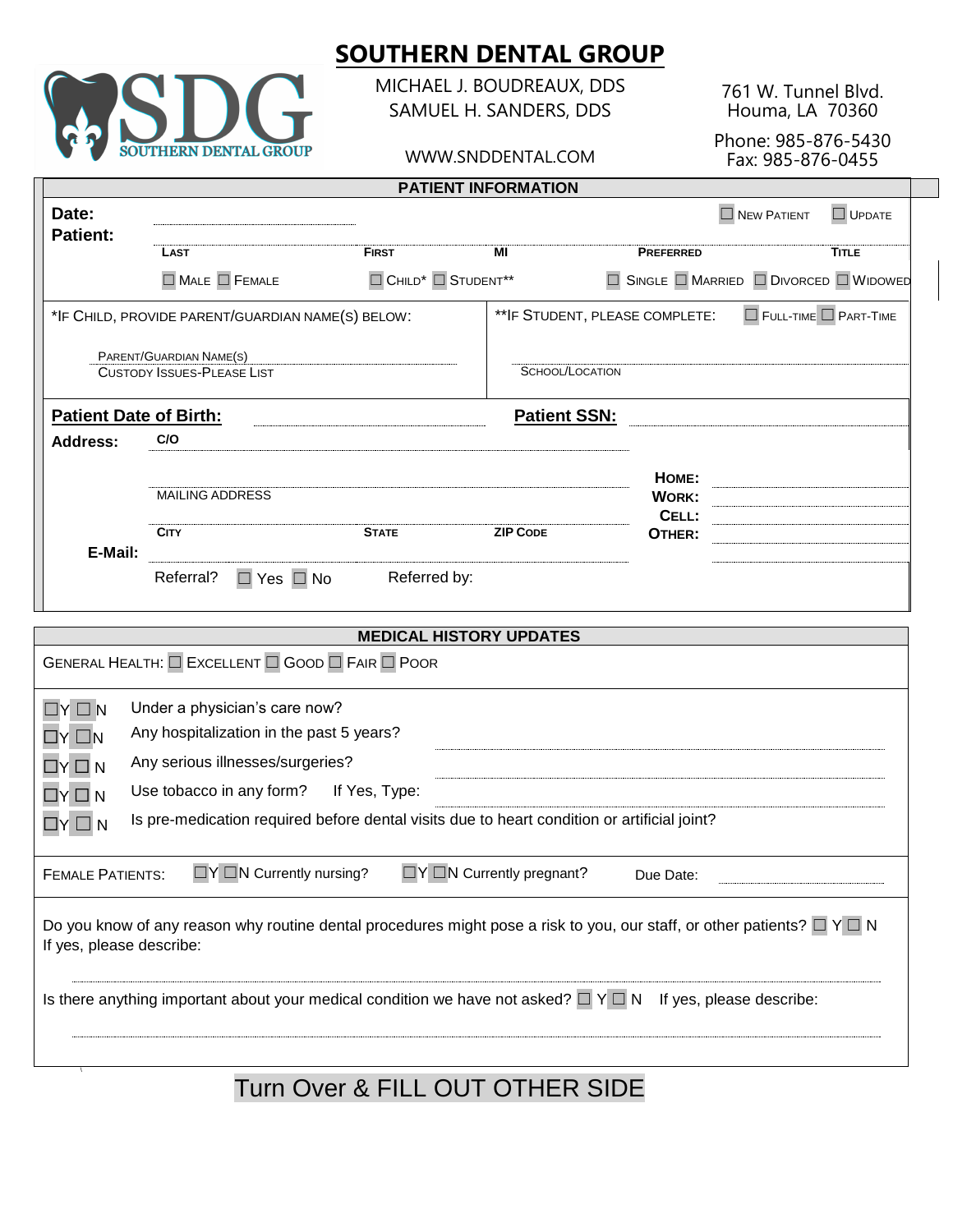

MICHAEL J. BOUDREAUX, DDS SAMUEL H. SANDERS, DDS

WWW.SNDDENTAL.COM

761 W. Tunnel Blvd. Houma, LA 70360

Phone: 985-876-5430 Fax: 985-876-0455

| ALL PATIENTS: DO YOU HAVE, OR HAVE YOU EVER HAD ANY OF THE FOLLOWING? (CHECK ALL THAT APPLY):<br>$\Box$ NONE                                                                                                                                                                                                                                                                                                                                                                                                                                                                                                                      |               |                                                                                                                                                                                                                                                                                         |                                                                                                                                                                                                                                             |  |  |
|-----------------------------------------------------------------------------------------------------------------------------------------------------------------------------------------------------------------------------------------------------------------------------------------------------------------------------------------------------------------------------------------------------------------------------------------------------------------------------------------------------------------------------------------------------------------------------------------------------------------------------------|---------------|-----------------------------------------------------------------------------------------------------------------------------------------------------------------------------------------------------------------------------------------------------------------------------------------|---------------------------------------------------------------------------------------------------------------------------------------------------------------------------------------------------------------------------------------------|--|--|
| ACID REFLUX<br><b>BULIMIA</b><br>$\Box$ ADHD<br><b>CANCER/MALIGNANCY</b><br>$\Box$ AIDS/HIV<br><b>CEREBRAL PALSY</b><br><b>ANEMIA</b><br><b>CHEMICAL DEPENDENCY</b><br><b>ANOREXIA</b><br>$\Box$ Chicken Pox<br><b>CONVULSIONS</b><br>$\square$ Anxiety<br>ARTIFICIAL HEART VALVE<br><b>DEPRESSION</b><br>$\Box$ ARTIFICIAL JOINTS<br><b>DIABETES</b><br>$\Box$ ARTHRITIS<br>$\Box$ DIZZINESS/FAINTING<br>EPILEPSY/SEIZURES<br>$\square$ Asthma<br>AUTISM/ASPERGER'S<br>FREQUENT EAR INFECTIONS<br><b>BLEEDING DISORDER</b><br>FREQUENT HEADACHES                                                                                 |               | <b>HEARING PROBLEMS</b><br>$\Box$ HEART ATTACK<br>$\Box$ HEART DISEASE<br><b>HEART MURMUR</b><br>$\Box$ HEPATITIS<br>HIGH BLOOD PRESSURE<br><b>KIDNEY DISEASE</b><br><b>LIVER PROBLEMS</b><br>MITRAL VALVE PROLAPSE<br>MONONUCLEOSIS<br><b>PACEMAKER</b><br>$\Box$ OTHER - PLEASE LIST: | $\Box$ PSYCHIATRIC TREATMENT<br>RADIATION/CHEMO<br>$\Box$ RESPIRATORY DISEASE<br>RHEUMATIC FEVER<br><b>SINUS PROBLEMS</b><br>$\Box$ STROKE<br><b>THYROID CONDITION</b><br>$\Box$ TUBERCULOSIS<br>$\Box$ ULCERS<br><b>U</b> VENEREAL DISEASE |  |  |
|                                                                                                                                                                                                                                                                                                                                                                                                                                                                                                                                                                                                                                   |               | <b>MEDICAL HISTORY / ALLERGIES / ALLERGIC REACTIONS</b>                                                                                                                                                                                                                                 |                                                                                                                                                                                                                                             |  |  |
| ALL PATIENTS: ARE YOU ALLERGIC TO OR HAVE YOU EVER HAD ANY REACTION TO THE FOLLOWING? (CHECK ALL THAT APPLY):<br><b>LACTOSE INTOLERANCE</b><br>SLEEPING PILLS<br>$\Box$ NONE<br>$\Box$ ASPIRIN<br>$\Box$ CODEINE<br><b>DAIRY</b><br><b>NETAL SENSITIVITY</b><br>$\Box$ ANESTHETIC - LOCAL<br><b>SULFA DRUGS</b><br><b>NITROUS OXIDE SEDATION</b><br>PENICILLIN/OTHER ANTIBIOTICS<br>$\Box$ <b>BARBITURATES</b><br>$\Box$ Latex<br>$\Box$ OTHER - PLEASE LIST                                                                                                                                                                      |               |                                                                                                                                                                                                                                                                                         |                                                                                                                                                                                                                                             |  |  |
| <b>MEDICATION INFORMATION</b>                                                                                                                                                                                                                                                                                                                                                                                                                                                                                                                                                                                                     |               |                                                                                                                                                                                                                                                                                         |                                                                                                                                                                                                                                             |  |  |
| ALL PATIENTS: ARE YOU CURRENTLY TAKING ANY OF THE FOLLOWING? (CHECK ALL THAT APPLY):<br>$\Box$ NONE<br>ANTIBIOTICS/SULFA DRUGS<br>ANTIHISTAMINES/ALLERGY<br><b>BLOOD PRESSURE MEDICATIONS</b><br>$\Box$ DAILY ASPIRIN<br>CANCER/CHEMO MEDICATIONS<br>CORTISONE/STEROIDS<br>$\Box$ HEART MEDICATION/DIGITALIS<br><b>BLOOD THINNERS</b><br>ORAL CONTRACEPTIVES<br>OSTEOPOROSIS MEDICATIONS<br><b>NITROGLYCERIN</b><br>$\Box$ Insulin<br>$\Box$ RECREATIONAL DRUGS<br><b>THYROID MEDICATIONS</b><br>$\Box$ TRANQUILIZERS<br>OTHER DIABETIC MEDICATIONS<br>OTC DRUGS/ MEDICATIONS<br>OTHER (PLEASE LIST BELOW)<br>(PLEASE LIST BELOW) |               |                                                                                                                                                                                                                                                                                         |                                                                                                                                                                                                                                             |  |  |
| <b>DRUG NAME</b>                                                                                                                                                                                                                                                                                                                                                                                                                                                                                                                                                                                                                  | <b>DOSAGE</b> | <b>REASON PRESCRIBED</b>                                                                                                                                                                                                                                                                |                                                                                                                                                                                                                                             |  |  |
|                                                                                                                                                                                                                                                                                                                                                                                                                                                                                                                                                                                                                                   |               |                                                                                                                                                                                                                                                                                         |                                                                                                                                                                                                                                             |  |  |
| <b>PATIENT CONSENT</b>                                                                                                                                                                                                                                                                                                                                                                                                                                                                                                                                                                                                            |               |                                                                                                                                                                                                                                                                                         |                                                                                                                                                                                                                                             |  |  |
| To the best of my knowledge, all of the preceding answers are correct. If I have any changes in my health status of<br>if my medication changes, I shall inform the dentist and staff at the next appointment without fail.                                                                                                                                                                                                                                                                                                                                                                                                       |               |                                                                                                                                                                                                                                                                                         |                                                                                                                                                                                                                                             |  |  |
| Signature:<br>DATE:                                                                                                                                                                                                                                                                                                                                                                                                                                                                                                                                                                                                               |               |                                                                                                                                                                                                                                                                                         |                                                                                                                                                                                                                                             |  |  |
| RELATIONSHIP TO PATIENT: ADULT PATIENT PARENT GUARDIAN OTHER                                                                                                                                                                                                                                                                                                                                                                                                                                                                                                                                                                      |               |                                                                                                                                                                                                                                                                                         |                                                                                                                                                                                                                                             |  |  |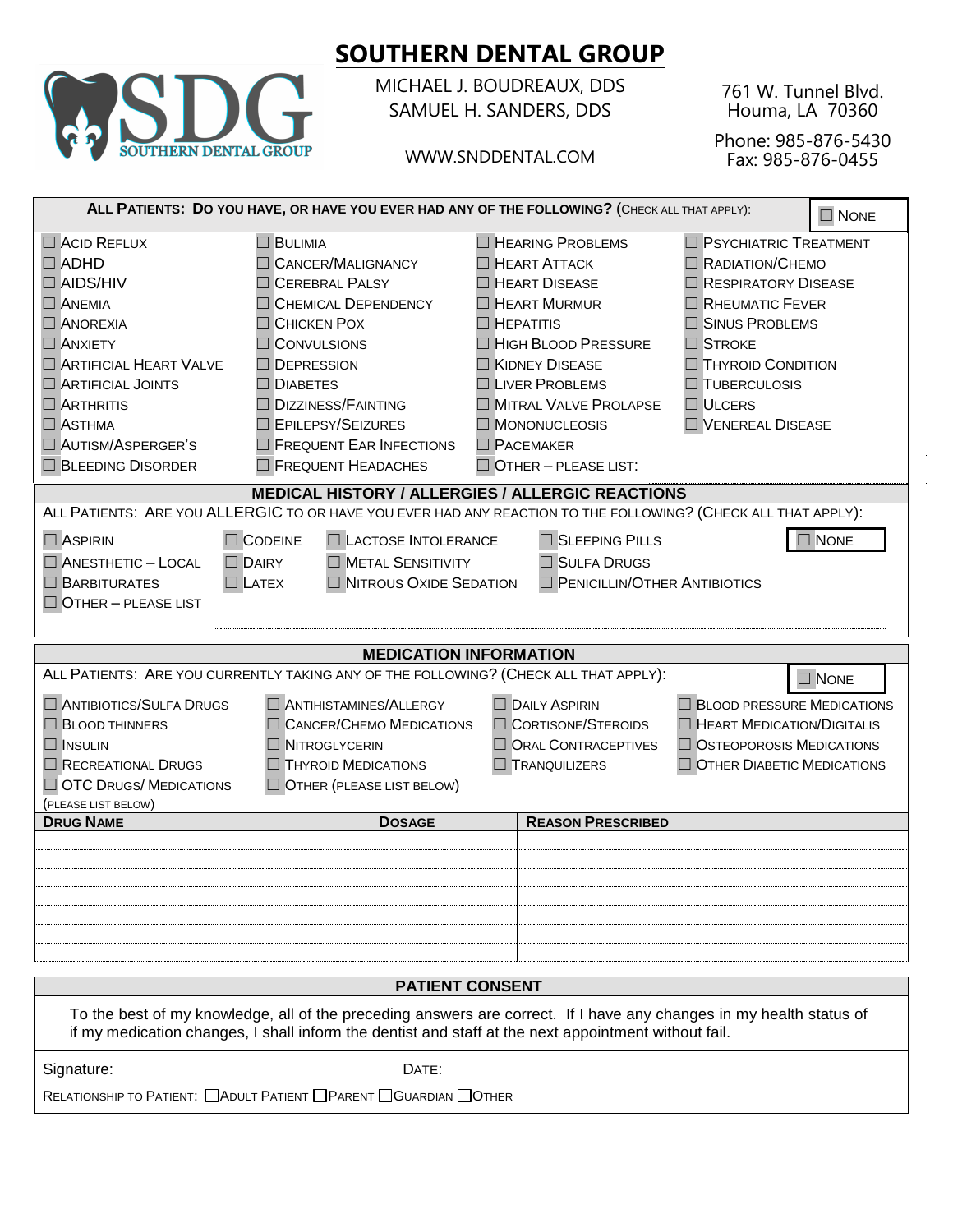

MICHAEL J. BOUDREAUX, DDS SAMUEL H. SANDERS, DDS

WWW.SNDDENTAL.COM

761 W. Tunnel Blvd. Houma, LA 70360

Phone: 985-876-5430 Fax: 985-876-0455

### **DENTAL INSURANCE**

Insurance Co. \_\_\_\_\_\_\_\_\_\_\_\_\_\_\_\_\_\_\_\_\_\_\_\_\_\_\_\_\_\_\_\_\_\_ Employer \_\_\_\_\_\_\_\_\_\_\_\_\_\_\_\_\_\_\_\_\_\_\_\_\_\_\_\_\_\_\_\_\_\_\_\_\_\_\_ Subscriber Name \_\_\_\_\_\_\_\_\_\_\_\_\_\_\_\_\_\_\_\_\_\_\_\_\_\_\_\_\_\_\_ Subscriber Birthdate \_\_\_\_\_\_\_\_\_\_\_\_\_\_\_\_\_\_\_\_\_\_\_\_\_\_\_\_\_\_\_

Subscriber SS#

### **Assignment and Release**

I certify that I, and/or my dependent(s), have insurance coverage with \_\_\_\_\_\_\_\_\_\_\_\_\_\_\_\_\_\_\_\_\_\_\_\_\_\_\_\_\_\_\_\_\_\_ and assign directly to Dr.\_\_\_\_\_\_\_\_\_\_\_\_\_\_\_\_\_\_\_\_\_\_\_\_\_\_\_\_\_\_all insurance benefits, if any, otherwise payable to me for services rendered. I understand that I am financially responsible for all charges whether or not paid by insurance. I authorize the use of my signature on all insurance submissions.

The above named dentist may use my health care information and may disclose such information to the above-named Insurance Company(ies) and their agents for the purpose of obtaining payment for services and determining insurance benefits or the benefits payable for related services. This consent will extend to future insurance companies and will end two years from the date signed below.

\_\_\_\_\_\_\_\_\_\_\_\_\_\_\_\_\_\_\_\_\_\_\_\_\_\_\_\_\_\_\_\_\_\_\_\_\_\_\_\_\_\_\_\_\_\_\_\_\_\_\_\_\_\_\_\_\_\_\_\_ **Signature of Patient, Parent, Guardian or Personal Representative**

\_\_\_\_\_\_\_\_\_\_\_\_\_\_\_\_\_\_\_\_\_\_\_\_\_\_\_\_\_\_\_\_\_\_\_\_\_\_\_\_\_\_\_\_\_\_\_\_\_\_\_\_\_\_\_\_\_\_\_\_ **Please print name of Patient, Parent, Guardian or Personal Representative**

Date **Date** Relationship to Patient

\_\_\_\_\_\_\_\_\_\_\_\_\_\_\_\_\_\_\_\_\_\_\_\_\_\_ \_\_\_\_\_\_\_\_\_\_\_\_\_\_\_\_\_\_\_\_\_\_\_\_\_\_\_\_\_\_\_\_

**CONSENT FOR DENTAL TREATMENT AND ACKNOWLEDGEMENT OF RECEIPT OF INFORMATION**

State Law requires us to obtain your consent for dental treatment. Please ask us about anything you do not understand. We are ready to answer any of your questions or explain anything you need. Any alternatives to the recommended treatment, including no treatment, have been explained to me in general terms.

**Hygiene:** prophy, exams, x-rays, full mouth debridement, scaling and root planning

**Operative:** crown, onlays, inlays, bridge preps, occlusal adjustments, splint adjustments, fillings

**Surgery:** simple extractions, surgical extractions, bone contouring, gingival contouring

**Prosthodontics:** complete dentures, partial dentures

I understand dentistry is not an exact science and complications may occur despite a dentist's best effort. There are risks associated with any dental treatment. This includes the administration of any local or general anesthetic agent, analgesic agent(s) to produce conscious sedation and/or pre-medication prior to dental care being rendered.

### \***Some of the risks/complications are (but not limited to) the following:**

Sensitive to temperature, Damage, fracture or possible loss of tooth being treated as well as adiacent teeth and bone. Failure of wound to heal, Injuries to adjacent teeth and or soft tissue, Paresthesia (numbness of tongue), mouth, and/or face. Fracture of the maxilla (upper jaw) or the mandible (lower jaw), Opening between mouth and sinus or mouth and nose, Sloughing (unanticipated loss of hard and/or soft tissue), Trismus (jaw pain or difficulty opening), Additional surgery, hospitalization and/or further treatment may be required, burns from chemical agents used in treatment, Loss of or damage to the ability to taste, speak and/or see, Breakage of root(s) and retained root fragments, Damage to or loss of filling or other dental work, Change in bite, Incomplete removal of tooth, loss of tooth/teeth or bone, Dry socket, Injury to adjacent structures, Instrument breakage, Allergic reaction to drugs or anesthetics, Bacterial Endocarditis (heart infection), Failure of treatment to accomplish its purpose, TMJ dysfunction or worsening TMJ condition, Injury from airborne particles or instruments, Infection, Bleeding, Tooth or fragment in maxillary sinus.

State Law also requires that we specifically advise you, although rarely occurring, that dental treatment or anesthetic use may result in: Paraplegia (paralysis of both legs), Quadriplegia (paralysis of both legs and arms), Loss of function of organ(s) or limb(s), Brain damage, or Death.

### **ACKNOWLEDGEMENT**

I ACKNOWLEDGE THAT I HAVE READ, OR THAT IT HAS BEEN READ TO ME, AND I UNDERSTAND THE INFORMATION CONTAINED ON THIS CONSENT FORM. I WAS GIVEN OPPORTUNITY TO ASK QUESTIONS THAT WERE ANSWERED TO MY SATISFACTION. I HEREBY AUTHORIZE AND DIRECT THE DENTIST AND/OR ASSOCIATES, HYGIENIST, ASSISTANTS OF THEIR CHOICE TO PERFORM DIAGNOSTIC, SURGICAL, OR DENTAL TREATMENT. THIS CONSENT WILL REMAIN VALID UNTIL REVOKED BY ME IN WRITING.

Patient Name: \_\_\_\_\_\_\_\_\_\_\_\_\_\_\_\_\_\_\_\_\_\_\_\_\_\_\_\_\_\_\_\_\_\_\_\_\_\_\_\_\_\_ Parent/Guardian (Print) \_\_\_\_\_\_\_\_\_\_\_\_\_\_\_\_\_\_\_\_\_\_\_\_\_\_\_\_\_\_\_\_\_\_\_\_\_

| <b>Relationship to Patient:</b> | Sianature |  |
|---------------------------------|-----------|--|
|                                 |           |  |

Date: \_\_\_\_\_\_\_\_\_\_\_\_\_\_\_\_\_\_\_\_\_\_\_\_\_\_\_\_\_\_\_\_\_\_\_\_\_\_\_\_\_\_\_\_\_\_\_\_\_